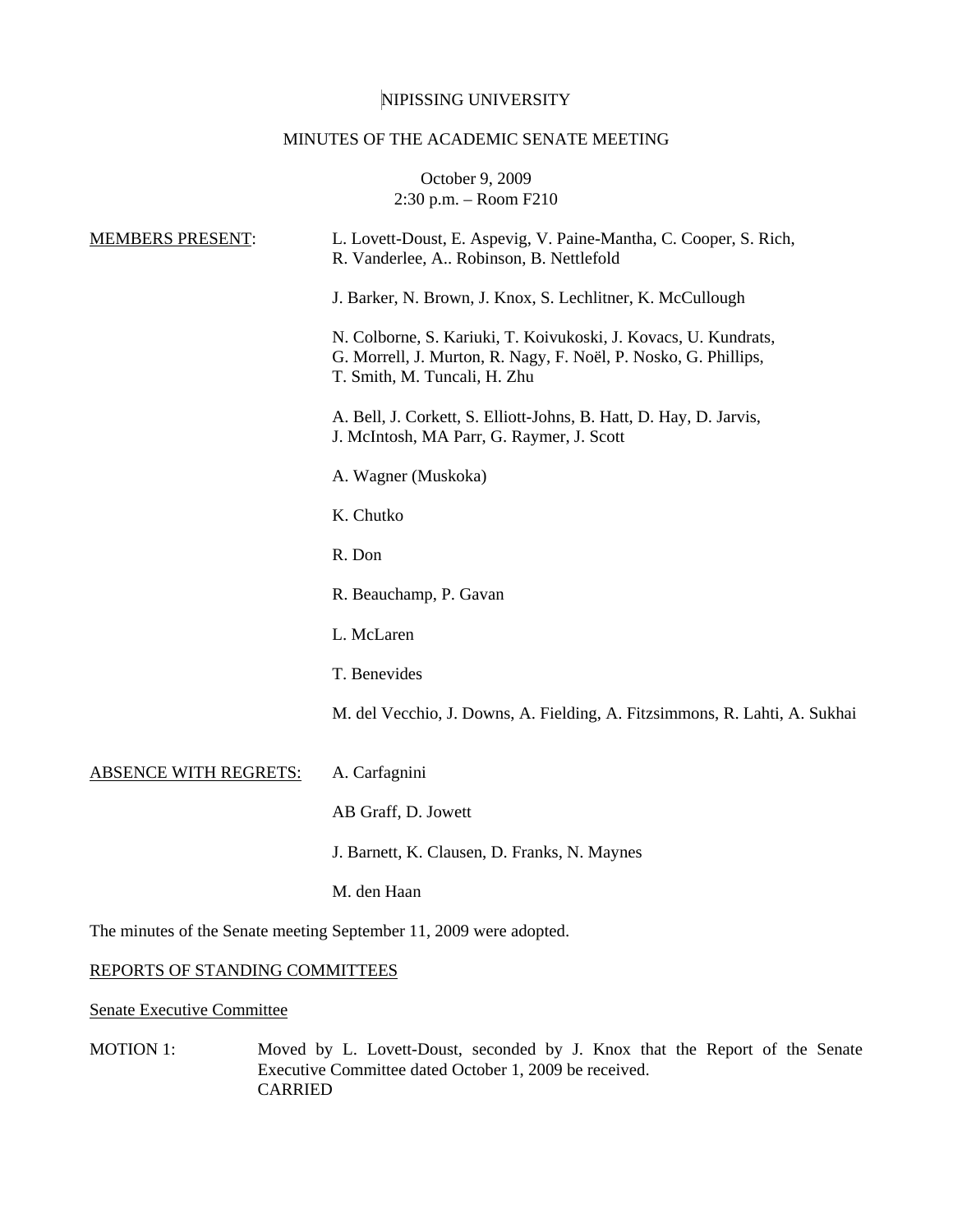Minutes of the Academic Senate Meeting October 9, 2009 Page 2

#### Academic Planning Committee

| MOTION 2: | Moved by E. Aspevig, seconded by G. Phillips that the Report of the Academic<br>Planning Committee dated September 18, 2009 be received.<br><b>CARRIED</b>                                                 |
|-----------|------------------------------------------------------------------------------------------------------------------------------------------------------------------------------------------------------------|
| MOTION 3: | Moved by E. Aspevig, seconded by G. Phillips that Senate give Stage 1 developmental<br>approval for the Joint Certificate in Digital Humanities, as outlined in the attached<br>document<br><b>CARRIED</b> |

## AMENDMENT of BY-LAWS

## **Notice of Motion (regarding Library Advisory Subcommittee)**

That Article 9.6.1(b) of the Senate bylaws be amended to read: (i) two (2) faculty Senators or non-Senators from each Faculty, one of whom shall be elected by the Subcommittee to serve as Vice-Chair; (ii) one (1) faculty Senator from the regional campuses; and (iii) one (1) student representative.

MOTION 4: Moved by J. McIntosh, seconded by A. Bell that Senate consider and approve the Notice of Motion to amend the membership of the Library Advisory Subcommittee as outlined. CARRIED

#### **ELECTIONS**

• Elect three tenured or tenure track faculty, one from each Faculty, to serve on the selection committee for a Chancellor

| <b>ACCLAIMED:</b> | F. Noël (Arts & Science)                 |
|-------------------|------------------------------------------|
|                   | S. Lechlitner (Applied $&$ Professional) |
|                   | J. McIntosh (Education)                  |

## REPORTS FROM OTHER BODIES

## Board of Governors

Senator Tuncali reported that the Board of Governors will be holding their annual retreat on October 23 and 24 at Monastery Hall.

## ANNOUNCEMENTS

The President was pleased to comment on the exciting hockey home opener on Friday, October 1. The Nipissing Lakers Hockey team will be a positive influence on the town and gown connection to the city.

The President provided a brief comment on Nipissing's participation in the Small Universities' Initiative. This group includes the smaller Ontario universities such as Trent, Lakehead, Algoma, OCAD etc who are collectively developing a standardized description of what is special and unique about each of the institutions. The intent is to reinforce general discourse about the value of smaller institutions.